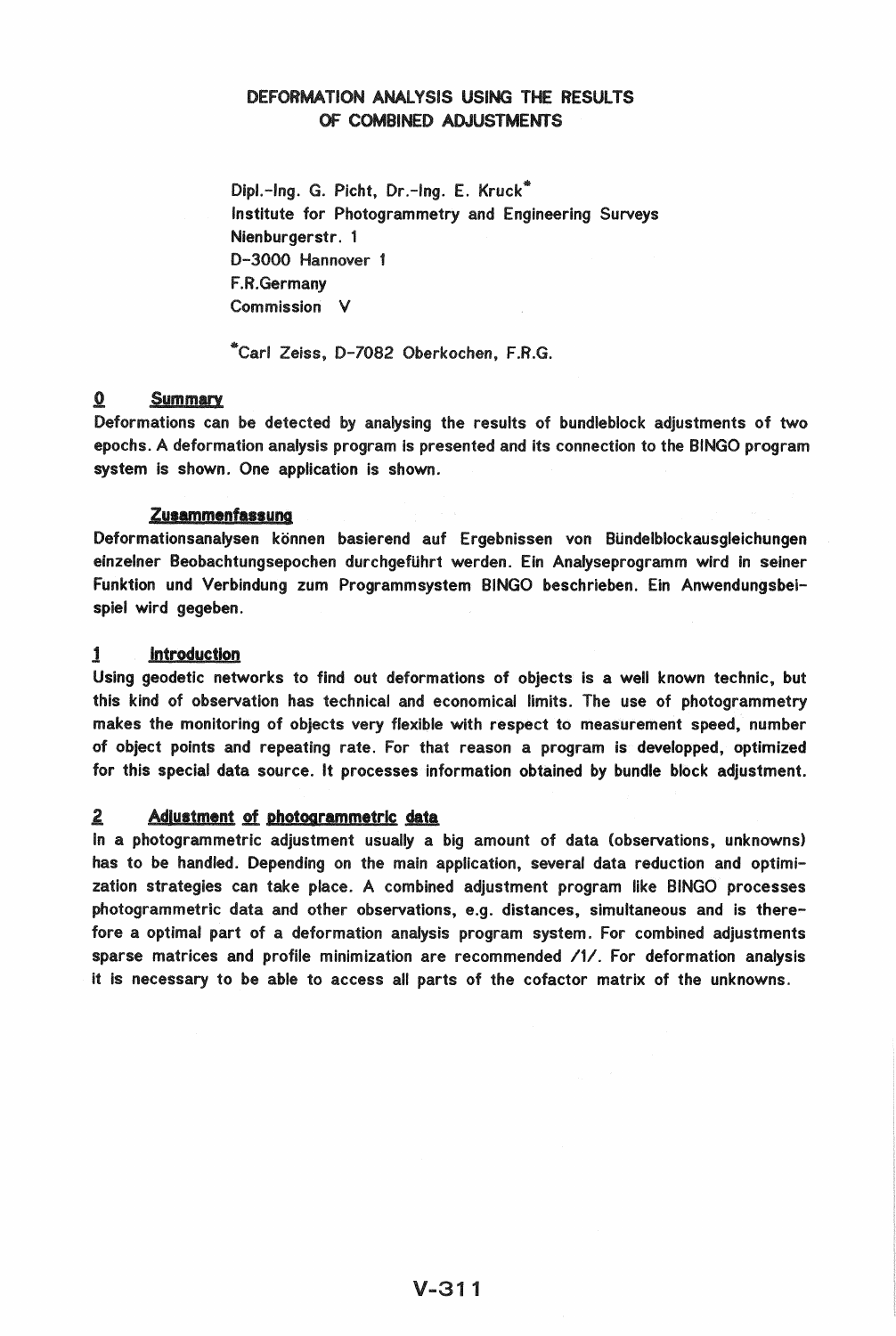#### 3 Base formula for deformation analysis

At first some basic conditions should be fixed to quarantee a operational solution.

- Each epoch is adjusted seperatly. A combined adjustment of the epochs is not necessary. The analysis is done afterwards. The amount of data for a multi-epoch adjustment would be to big for a economic solution.
- The adjustment has to be performed in a S-system, i.e. the introduced control information must not influence the geometry of the network (e.g. at most 7 fixed coordinates in a 3-d network).
- Changes in point configuration and plan of observations are possible. The analyse can done even if points or observations are added or left out.

For each epoch *i* the adjustment gives



vector of the unknowns (coordinates etc)  $(1)$ cofactor matrix of the unknowns empirical variance of weight unit

The variance of weight units have to be the same in the epochs. This can be tested by using the quotient  $s_0^2/s_0^2$ , which is F-distributed. If the variances are different, the adjustments have to be repeated with modified weights derived from variance component estimation /2/.

The datum for the coordinates must be unique for both epochs. The coordinates and the cofactor matrices are transformed by a S-transformation based on all fixed points. This leads to identical results as minimizing the partial trace of this point in a adjustment. All additional unknowns, as photo orientations etc, can remain in the vectors of unknowns and the cofactor matrices without interfering the analysis. The S-matrix is computed as

 $(2)$ 

$$
S = I - G(G^T E, G)^{-1} G^T E,
$$

where  $I$  : unity matrix

**C: Coefficients for transformation parameters** 

E.: Diagonal matrix, elements equals 1, if fixed point, otherwise 0 For detailed explanation see /2/, /4/. The transformation then is

 $x_j' = S x$  $Q_{\text{xxi}} = S Q_{\text{xxi}} S^T$  $(3)$ 

and the resulting differences between the epochs are

$$
d = x_2 - x_1
$$
  
\n
$$
Q_{dd} = Q_{x1x1} + Q_{x2x2}
$$
 (4)

As PELZER /3/ has shown, the quotient

$$
F = \frac{d^T Q_{dd} d}{s_0^2 h}
$$
 (5)

is a F-distributed global testvalue. If the test indicates, i.e. F is greater than the correspondent value of the F-distribution, a deformation is anywhere in the network. For locating the moved

# $V - 312$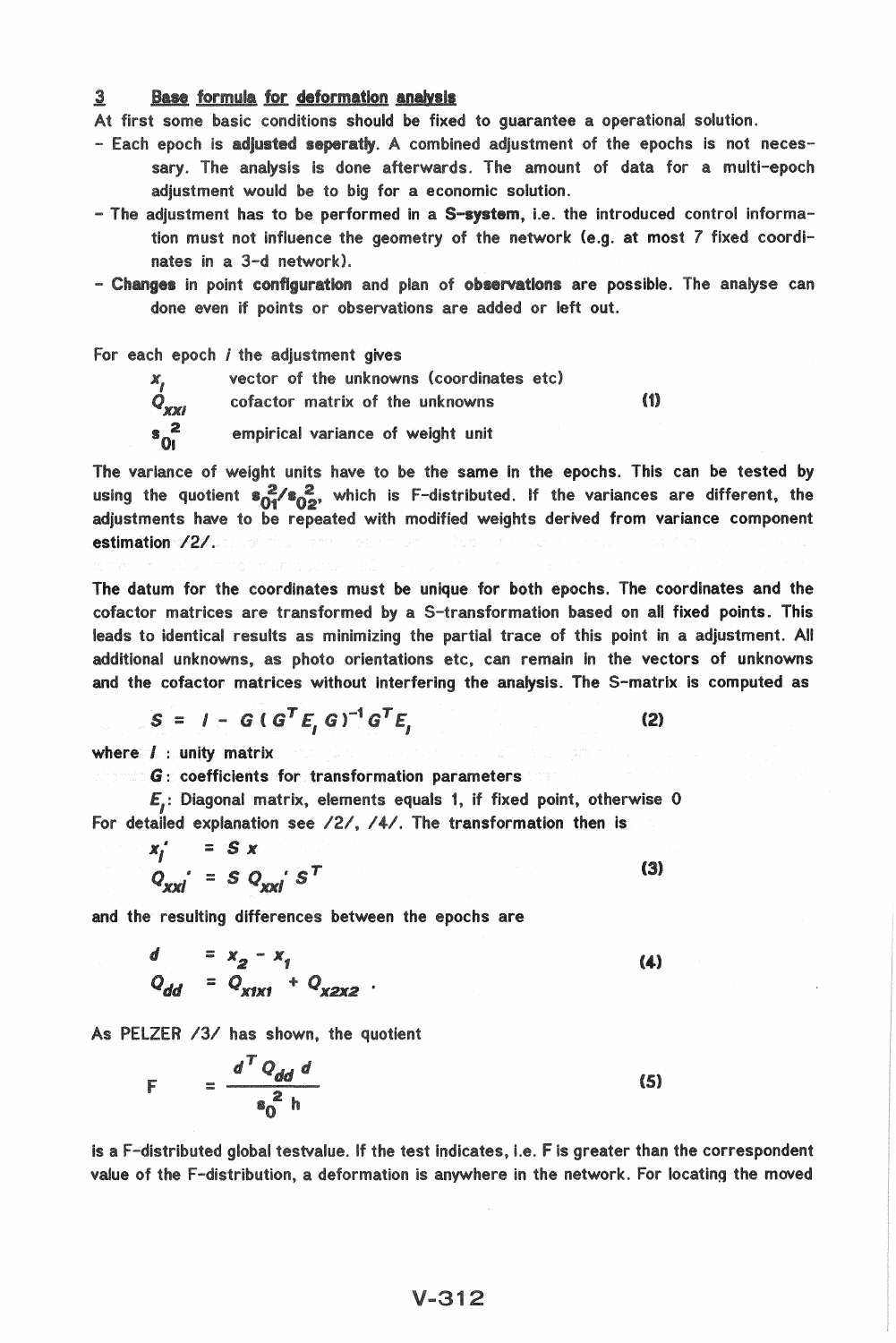point, step by step each fixed point is treated as changed. Therefore the elements of this point in equation (2) are set to zero and the steps (2) to (4) are performed again. The factor  $d^T Q_{\mathcal{A} \mathcal{A}} d$  becomes a minimum when the moved point is left out. The computation is repeated, starting at (2), until no further deformation is detectable.

#### 4 **Realization**

The presented software for deformation analysis consists mainly of two parts:

- standard program system for bundleblock adjustments and **BINGO**
- **DEPHO** analysing program.



Fig. 1 structure of program DEPHO



The program system BINGO can be used nearly unchanged. A detailed description is given in /1/. The program DEPHO is realized according to the formulas given in the preceding paragraph, Fig. 1.

For each epoch DEPHO needs a SAVEfile, including the unknowns of the adjustment and some other information, and the file IMAT, which contains the the cofactor matrix of the unknowns. The names of connected files are listed in the project file PROJ. Results of the analysis, mainly lists of fixed and moved points are given in the listfile LIST, Fig. 2.

Fig. 2 connections between BINGO and DEPHO